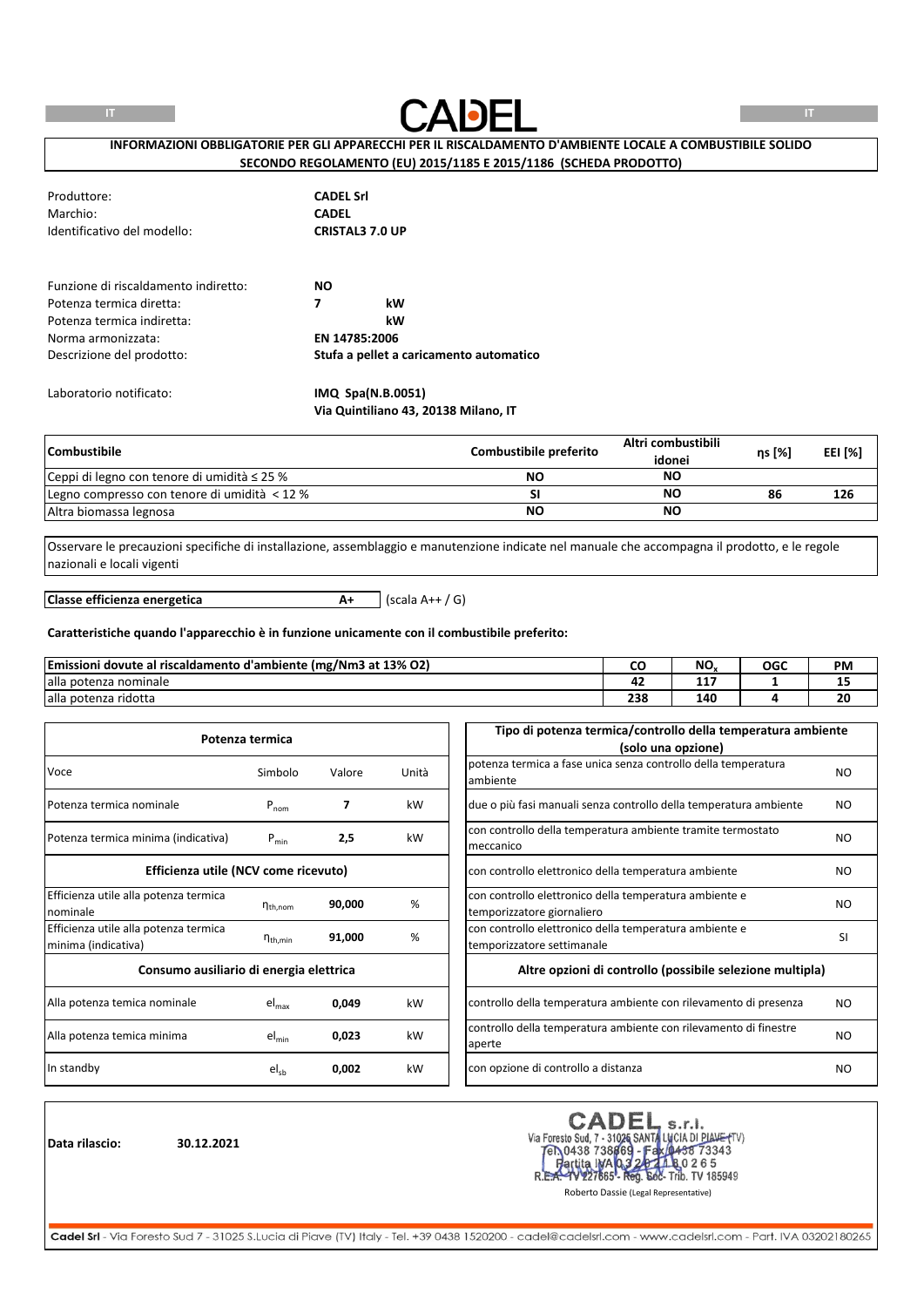**FR**



**FR**

# **EXIGENCES D'INFORMATIONS APPLICABLES AUX DISPOSITIFS DE CHAUFFAGE DÉCENTRALISÉS À COMBUSTIBLE SOLIDE SELON LE RÈGLEMENT (EU) 2015/1185 E 2015/1186 (FICHE PRODUIT)**

| Producteur:                     | <b>CADEL Srl</b>                          |
|---------------------------------|-------------------------------------------|
| Marque:                         | <b>CADEL</b>                              |
| Référence(s) du modèle:         | <b>CRISTAL3 7.0 UP</b>                    |
| Fonction de chauffage indirect: | <b>NON</b>                                |
| Puissance thermique directe:    | kW<br>7                                   |
| Puissance thermique indirecte:  | kW                                        |
| Normes harmonisées:             | EN 14785:2006                             |
| Description du produit:         | Poêle à granulés à chargement automatique |
| Laboratoire notifié :           | IMQ Spa(N.B.0051)                         |

**Via Quintiliano 43, 20138 Milano, IT**

| <b>Combustible</b>                                  | Combustible de<br>référence: | <b>Autres combustibles</b><br>admissibles: | ηs [%] | <b>EEI [%]</b> |
|-----------------------------------------------------|------------------------------|--------------------------------------------|--------|----------------|
| Bûches de bois ayant un taux d'humidité $\leq$ 25 % | <b>NON</b>                   | <b>NON</b>                                 |        |                |
| Bois comprimé ayant un taux d'humidité < 12 %       | OUI                          | <b>NON</b>                                 | 86     | 126            |
| Autre biomasse ligneuse                             | <b>NON</b>                   | <b>NON</b>                                 |        |                |

Respecter les précautions spécifiques d'installation, de montage et d'entretien indiquées dans la notice accompagnant le produit, ainsi que les réglementations nationales et locales en vigueur

**Classe d'efficacité énergétique**

**A+** (échelle A++ / G)

#### **Caractéristiques pour une utilisation avec le combustible de référence:**

| Emissions dues au chauffage des locaux (mg/Nm3 at 13% O2) |     | NΟ      | OGC | PM |
|-----------------------------------------------------------|-----|---------|-----|----|
| e thermique nominale<br>a la puissance i                  | . . | --<br>. |     | -- |
| e thermique minimale<br>i puissance <sup>.</sup><br>d Id  | 238 | 140     |     | ZU |

|                                       | <b>Puissance thermique</b> |        |       | Type de contrôle de la puissance thermique/de la température de la            |            |
|---------------------------------------|----------------------------|--------|-------|-------------------------------------------------------------------------------|------------|
|                                       |                            |        |       | pièce (sélectionner un seul type)                                             |            |
| Caractéristique                       | Symbole                    |        | Unité | contrôle de la puissance thermique à un palier, pas de contrôle de            | <b>NON</b> |
|                                       |                            | Valeur |       | la tem pérature de la pièce                                                   |            |
| Puissance thermique nominale          | $P_{nom}$                  |        | kW    | contrôle à deux ou plusieurs paliers manuels, pas de contrôle de la           | <b>NON</b> |
|                                       |                            |        |       | tem pérature de la pièce                                                      |            |
| Puissance thermique minimale          | $P_{min}$                  | 2,5    | kW    | contrôle de la température de la pièce avec thermostat mécanique              | <b>NON</b> |
| (indicative)                          |                            |        |       |                                                                               |            |
|                                       | Rendement utile (PCI brut) |        |       | contrôle électronique de la tempéra ture de la pièce                          | <b>NON</b> |
| Rendement utile à la puissance        |                            |        |       | ontrôle électronique de la tempéra ture de la pièce et                        |            |
| thermique nominale                    | $n_{\text{th}$ , nom       | 90,000 | %     | programmateur journalier                                                      | <b>NON</b> |
| Rendement utile à la puissance        |                            |        |       | ontrôle électronique de la tempéra ture de la pièce et                        |            |
| thermique minimale (indicatif)        | $n_{th,min}$               | 91,000 | %     | programmateur hebdomadaire                                                    | OUI        |
| Consommation d'électricité auxiliaire |                            |        |       | Autres options de contrôle (sélectionner une ou plu sieurs options)           |            |
| À la puissance thermique nominale     | el <sub>max</sub>          | 0,049  | kW    | contrôle de la température de la pièce, avec détecteur de présence            | <b>NON</b> |
| À la puissance thermique minimale     | $el_{min}$                 | 0,023  | kW    | contrôle de la température de la pièce, avec détecteur de fenêtre<br>ou verte | <b>NON</b> |
|                                       |                            |        |       |                                                                               |            |
| En mode veille                        | $el_{sb}$                  | 0,002  | kW    | contrôle à distance                                                           | <b>NON</b> |

**Date d'émission: 30.12.2021**

Via Foresto Sud, 7 - 31026 SANTA LUCIA DI PIANE (TV)<br>
TEN 0438 738669 - Fax 0438 73343<br>
Partita IMA 0.3 20 20 20 26 5<br>
REA-1V227665 - Reg. 668- Trib. TV 185949 **CADEI** 

Roberto Dassie (Legal Representative)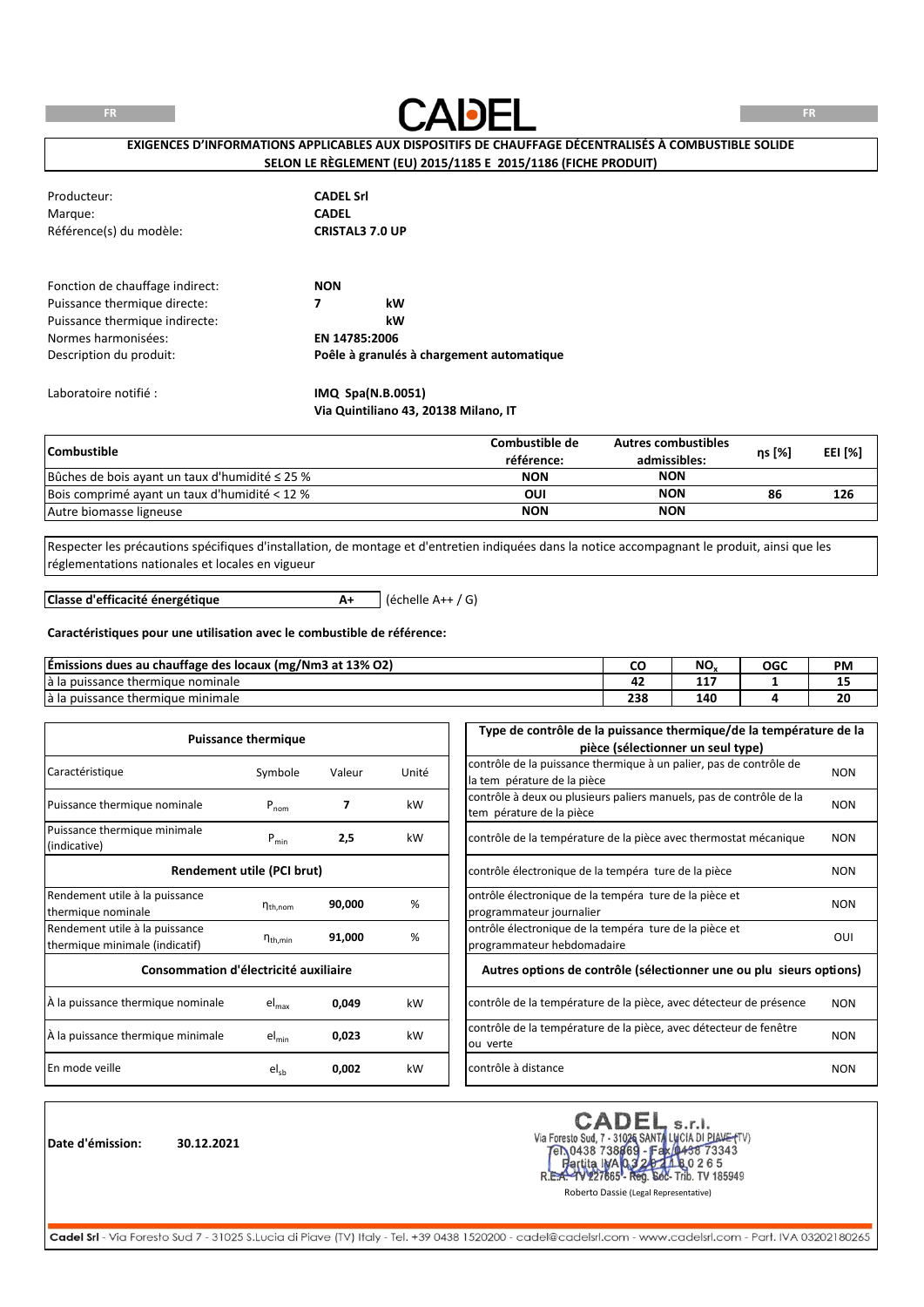

# **INFORMATION REQUIREMENTS FOR SOLID FUEL LOCAL SPACE HEATERS ACCORDING TO COMMISSION REGULATIONS (EU) 2015/1185 - (EU) 2015/1186 (PRODUCT FICHE)**

| Manufacturer:     | <b>CADEL Srl</b>       |
|-------------------|------------------------|
| Trademak:         | <b>CADEL</b>           |
| Model Identifier: | <b>CRISTAL3 7.0 UP</b> |

Indirect heating functionality: **NO no** Direct heat output (space heat output): **7 kW** Indirect heat output (water heat output): **kW** CPR harmonised standard: **EN 14785:2006 Mechanically fed roomheater burning wood pellets** Product description:

Notified Body: **IMQ Spa(N.B.0051) Via Quintiliano 43, 20138 Milano, IT**

| Fuel                                         | <b>Preferred fuel:</b> | Other suitable fuel(s): | ns [%] | EEI [%] |
|----------------------------------------------|------------------------|-------------------------|--------|---------|
| Log wood, moisture content $\leq$ 25 %       | NO                     | ΝC                      |        |         |
| Compressed wood with moisture content < 12 % | YES                    | ΝC                      | 86     | 126     |
| Other woody biomass                          | NΟ                     | NO                      |        |         |

Observe the specific precautions for installation, assembly and maintenance indicated in the manual accompanying the product, and the national and local rules in force

**A+** (A++ / G scale) **Energy Efficiency Class**

#### **Characteristics when operating with the preferred fuel:**

| ? emissions (mg/Nm3 at 13% O2)<br><b>Space heating</b><br>o |      | NO.    | OGC | <b>PM</b> |
|-------------------------------------------------------------|------|--------|-----|-----------|
| lat Nominal<br>I heat output                                | - 14 | .<br>. |     | --        |
| at Minimum<br>⊦heat output                                  | 238  | 140    |     | 20        |

|                                                          | <b>Heat output</b>     |                                                 |      | Type of heat output/room temperature control (select one)              |  |
|----------------------------------------------------------|------------------------|-------------------------------------------------|------|------------------------------------------------------------------------|--|
| Item                                                     | Symbol                 | Value                                           | Unit | single stage heat output, no room temperature control<br>NO.           |  |
| Nominal heat output                                      | $P_{nom}$              | $\overline{ }$                                  | kW   | two or more manual stages, no room temperature control<br>NO.          |  |
| Minimum heat output (indicative)                         | $P_{min}$              | 2,5                                             | kW   | with mechanic thermostat room temperature control<br>N <sub>O</sub>    |  |
| Useful efficiency (NCV as received)                      |                        | with electronic room temperature control<br>NO. |      |                                                                        |  |
| Useful efficiency at nominal heat<br>output              | $\eta_{th,nom}$        | 90,000                                          | %    | with electronic room temperature control plus day timer<br>NO.         |  |
| Useful efficiency at minimum heat<br>output (indicative) | $\eta_{\text{th,min}}$ | 91,000                                          | %    | with electronic room temperature control plus week timer<br><b>YES</b> |  |
| <b>Auxiliary electricity consumption</b>                 |                        |                                                 |      | Other control options (multiple selections possible)                   |  |
| At nominal heat output                                   | $el_{\text{max}}$      | 0,049                                           | kW   | room temperature control, with presence detection<br>NO.               |  |
| At minimum heat output                                   | $el_{min}$             | 0,023                                           | kW   | room temperature control, with open window detection<br>NO.            |  |
| In standby mode                                          | $el_{sb}$              | 0,002                                           | kW   | with distance control option<br>NO.                                    |  |

**Issue date: 30.12.2021**

r :ADE s.r.l. Via Foresto Sud, 7 - 31026 SANTA LUCIA DI PIAVE (TV)<br>TEN 0438 738869 - Fax 0438 73343 **b** The 0 2 6 5<br>Sec- Trib. TV 185949 artita **IMA**Q3 227665 - Reg. R.E

Roberto Dassie (Legal Representative)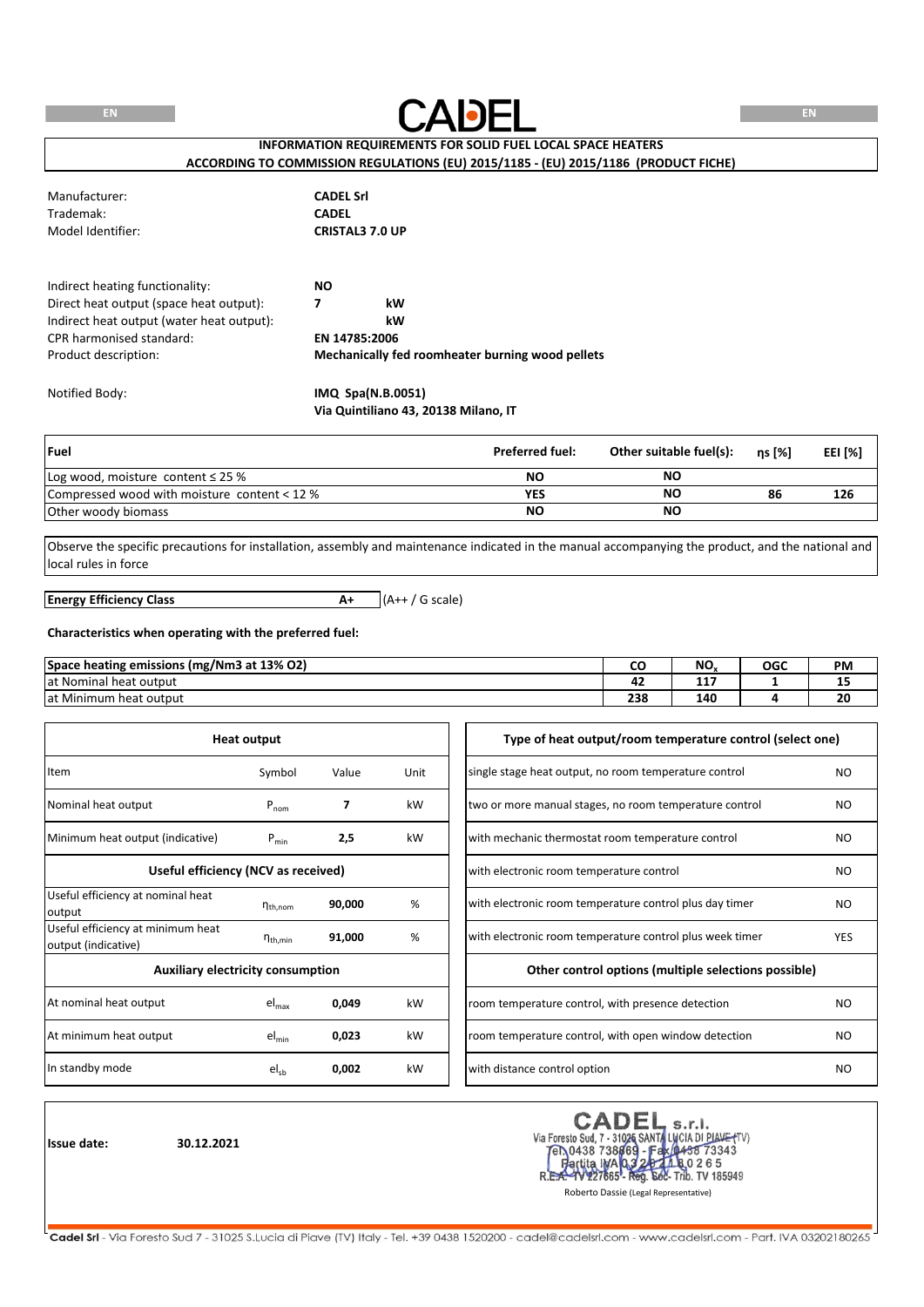**NL**



# **INFORMATIE-EISEN VOOR TOESTELLEN VOOR LOKALE RUIMTEVERWARMING DIE VASTE BRANDSTOFFEN GEBRUIKEN VOLGENS VERORDENING (EU) 2015/1185 EN 2015/1186 (PRODUCTKAART)**

| Producent:<br>Merk:<br>Typeaanduiding(en):                     | <b>CADEL Srl</b><br><b>CADEL</b><br><b>CRISTAL3 7.0 UP</b> |
|----------------------------------------------------------------|------------------------------------------------------------|
| Indirecteverwarmingsfunctionaliteit:<br>Directe warmteafgifte: | <b>NEE</b><br>7<br>kW                                      |
| Indirecte warmteafgifte:                                       | kW                                                         |
| Geharmoniseerde norm:                                          | EN 14785:2006                                              |
| Productomschrijving:                                           | Pilleovn med automatisk ladning                            |
| Aangemeld laboratorium:                                        | IMQ Spa(N.B.0051)                                          |

**Via Quintiliano 43, 20138 Milano, IT**

| <b>Brandstof</b>                       | Voorkeurbrandstof: | Andere ge schikte<br>brandstof (fen): | ղs [%] | EEI [%] |
|----------------------------------------|--------------------|---------------------------------------|--------|---------|
| Stamhout, vochtgehalte $\leq$ 25 %     | <b>NEE</b>         | <b>NEE</b>                            |        |         |
| Samengeperst hout, vochtgehalte < 12 % | JA                 | <b>NEE</b>                            | 86     | 126     |
| Andere houtachtige biomassa            | <b>NEE</b>         | <b>NEE</b>                            |        |         |

Neem de specifieke voorzorgsmaatregelen voor installatie, montage en onderhoud in acht die worden vermeld in de handleiding die bij het product wordt geleverd, en de geldende nationale en lokale voorschriften

**Energie-efficiëntieklassen**

 $A+$  (schaal  $A++$  / G)

#### **Kenmerken wanneer uitsluitend de voorkeurbrandstof wordt gebruikt:**

| ming (mg/Nm3 at 13% O2)<br>Uitstoot bii<br>i ruimteverwar |            | NIC<br>טיי | OGC | PM |
|-----------------------------------------------------------|------------|------------|-----|----|
| teafgifte<br>bij nominale warm                            | . .        | ---<br>.   |     | -- |
| teafgifte<br>bij minimale<br>warm                         | າາດ<br>-50 | 140        |     | δU |

|                                                             | Warmteafgifte          |        |         | Type warmteafgifte/sturing kamertemperatuur<br>(selecteer één)                          |            |
|-------------------------------------------------------------|------------------------|--------|---------|-----------------------------------------------------------------------------------------|------------|
| Item                                                        | Symbool                | Waarde | Eenheid | Eentrapswarmteafgifte, geen sturing van de kamertemperatuur                             | <b>NEE</b> |
| Warmteafgifte                                               | $P_{nom}$              | 7      | kW      | Twee of meer handmatig in te stel len trappen, geen sturing van<br>de ka mertemperatuur | <b>NEE</b> |
| Minimale warmteafgifte (in dicatief)                        | $P_{min}$              | 2,5    | kW      | Met mechanische sturing van de ka mertemperatuur door<br>thermostaat                    | <b>NEE</b> |
| Nuttig rendement (NCV als ontvangen)                        |                        |        |         | Met mechanische sturing van de ka mertemperatuur door<br>thermostaat                    | <b>NEE</b> |
| Nuttig rendement bij nominale<br>warmteafgifte              | $n_{\text{th}$ , nom   | 90,000 | %       | Met elektronische sturing van de ka mertemperatuur plus dag-<br>tijdschake laar         | <b>NEE</b> |
| Nuttig rendement bij minimale<br>warmteafgifte (indicatief) | $\eta_{\text{th,min}}$ | 91,000 | %       | Met elektronische sturing van de ka mertemperatuur plus week-<br>tijdscha kelaar        | JA         |
| Aanvullend elektriciteitsverbruik                           |                        |        |         | Andere sturingsopties (meerdere selecties mogelijk)                                     |            |
| Bij nominale warmteafgifte                                  | $el_{max}$             | 0,049  | kW      | Sturing van de kamertemperatuur, met aanwezigheidsdetectie                              | <b>NEE</b> |
| Bij minimale warmteafgifte                                  | $el_{min}$             | 0,023  | kW      | Sturing van de kamertemperatuur,<br>met openraamdetectie                                | <b>NEE</b> |
| In stand-by-modus                                           | $el_{sb}$              | 0,002  | kW      | Met de optie van afstandsbediening                                                      | <b>NEE</b> |

**Uitgavedatum: 30.12.2021**

CADEL s.r.l.<br>Via Foresto Sud, 7 - 31026 SANTA LUCIA DI PIAVE (TV)<br>FR.0438 738669 - Fax (0438 73343<br>R.E.A.- W227665 - Reg. 506- Trib. TV 185949<br>Roberto Dassie (Legal Representative) **CADEL**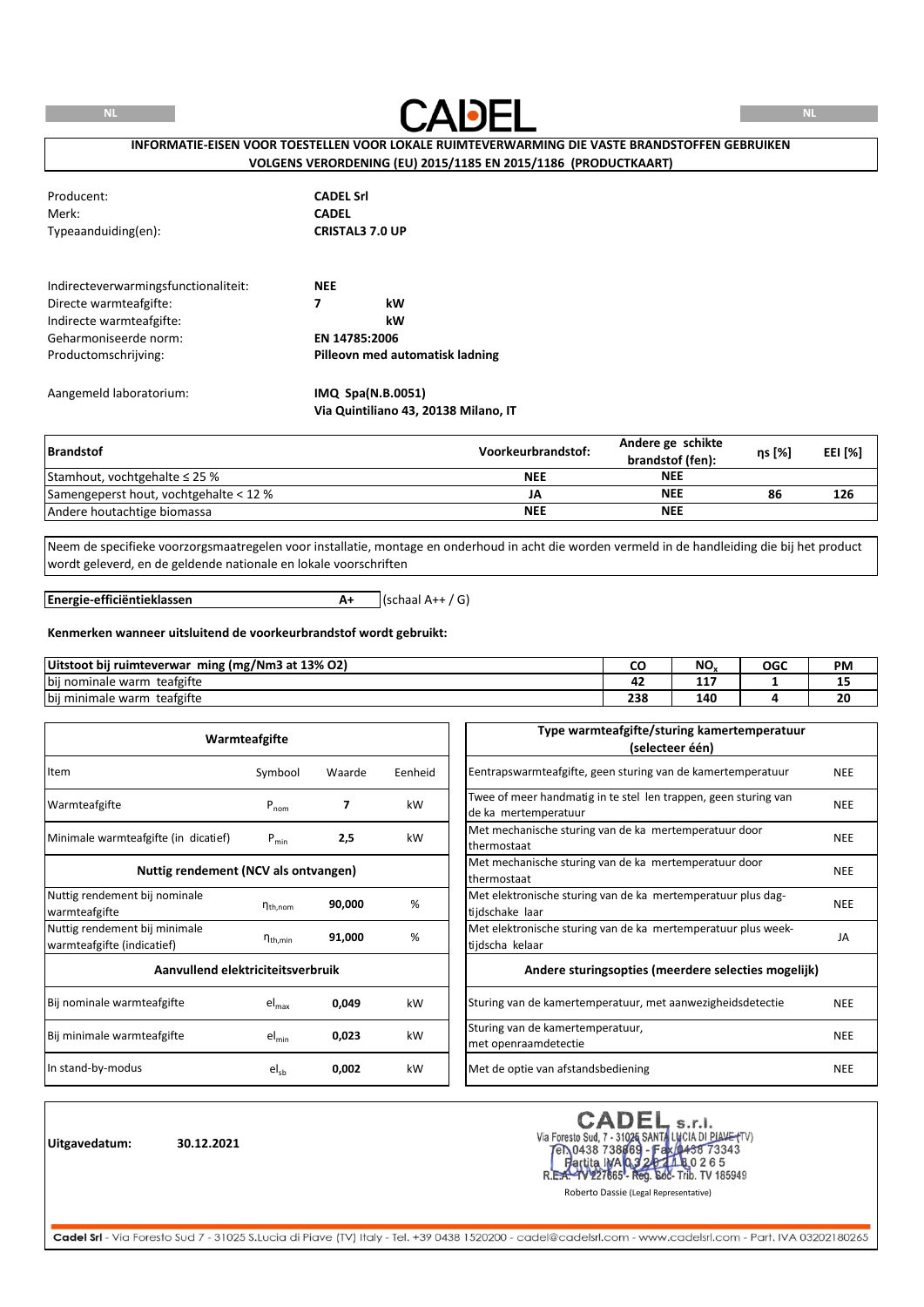**DE**



**DE**

# **ERFORDERLICHE ANGABEN ZU FESTBRENNSTOFF-EINZELRAUMHEIZGERÄTEN GEMÄSS VERORDNUNG (EU) 2015/1185 UND 2015/1186 (PRODUKTDATENBLATT)**

| Produzent:               | <b>CADEL Srl</b>                      |
|--------------------------|---------------------------------------|
| Marke:                   | <b>CADEL</b>                          |
| Modellkennung(en):       | <b>CRISTAL3 7.0 UP</b>                |
|                          |                                       |
| Indirekte Heizfunktion:  | <b>NEIN</b>                           |
| Direkte Wärmeleistung:   | kW<br>7                               |
| Indirekte Wärmeleistung: | kW                                    |
| Harmonisierte Norm:      | EN 14785:2006                         |
| Produktbeschreibung:     | Pelletofen mit automatischer Beladung |
| Notifiziertes Labor:     | IMQ Spa(N.B.0051)                     |
|                          | Via Quintiliano 43, 20138 Milano, IT  |

| <b>Brennstoff</b>                           | <b>Bevorzugter Brennstoff:</b> | Sonstige(r) geeignete(r)<br>Brennstoff(e): | ns [%] | <b>EEI [%]</b> |
|---------------------------------------------|--------------------------------|--------------------------------------------|--------|----------------|
| Scheitholz, Feuchtigkeitsgehalt $\leq$ 25 % | <b>NEIN</b>                    | <b>NEIN</b>                                |        |                |
| Pressholz, Feuchtigkeitsgehalt < 12 %       | JA                             | <b>NEIN</b>                                | 86     | 126            |
| Sonstige holzartige Biomasse                | <b>NEIN</b>                    | <b>NEIN</b>                                |        |                |

Die in den entsprechenden Kapiteln der Bedienungsanleitung enthaltenen Warnhinweise und Anweisungen für die Installation und die regelmäßige Wartung befolgen. Beachten Sie die geltenden nationalen und lokalen Vorschriften

**Energieeffizienzklasse**

**A+** (skalieren A++ / G)

#### **Eigenschaften beim ausschließlichen Betrieb mit dem bevorzugten Brennstoff:**

| (mg/Nm3 at 13% O2)<br> Raumheizungs-Emissionen                |            | NO.    | <b>OGC</b> | <b>PM</b> |
|---------------------------------------------------------------|------------|--------|------------|-----------|
| <b>bei</b><br>.i Nennwärme-leistung                           | - -        | .<br>. |            | --        |
| $\cdots$<br>$\cdots$<br><b>bei</b><br>i Mindestwärme-leistung | 330<br>محد | 140    |            | 20        |

|                                                         | Wärmeleistung              |        |         | Art der Wärmeleistung/Raumtemperaturkontrolle<br>(bitte eine Möglichkeit auswählen) |             |
|---------------------------------------------------------|----------------------------|--------|---------|-------------------------------------------------------------------------------------|-------------|
| Angabe                                                  | Symbol                     | Wert   | Einheit | einstufige Wärmeleistung, keine Raumtemperaturkontrolle                             | <b>NEIN</b> |
| Nennwärme-leistung                                      | $P_{nom}$                  | 7      | kW      | zwei oder mehr manuell einstellbare Stufen, keine<br>Raumtemperaturkon trolle       | <b>NEIN</b> |
| Mindestwärme-leistung<br>(Richtwert)                    | $P_{min}$                  | 2,5    | kW      | Raumtemperaturkontrolle mit me chanischem Thermostat                                | <b>NEIN</b> |
| Thermischer Wirkungsgrad (auf der Grundlage des NCV)    |                            |        |         | mit elektronischer Raumtemperatur kontrolle                                         | <b>NEIN</b> |
| thermischer Wirkungs grad bei<br>Nennwärme-leistung     | $n_{th,nom}$               | 90,000 | %       | mit elektronischer Raumtemperatur kontrolle und<br>Tageszeitregelung                | <b>NEIN</b> |
| thermischer Wirkungs grad bei<br>Mindest wärme-leistung | $\eta_{\text{th,min}}$     | 91,000 | %       | mit elektronischer Raumtemperatur kontrolle und<br>Wochentagsregelung               | JA          |
|                                                         | <b>Hilfsstromverbrauch</b> |        |         | Sonstige Regelungsoptionen (Mehrfachnennungen möglich)                              |             |
| Bei Nennwärme-leistung                                  | $el_{max}$                 | 0,049  | kW      | Raumtemperaturkontrolle mit Prä senzerkennung                                       | <b>NEIN</b> |
| Bei Mindestwärme-leistung                               | $el_{min}$                 | 0,023  | kW      | Raumtemperaturkontrolle mit Er kennung offener Fenster                              | <b>NEIN</b> |
| Im Bereitschafts-zustand                                | $el_{sb}$                  | 0,002  | kW      | mit Fernbedienungsoption                                                            | <b>NEIN</b> |

**Ausgabedatum: 30.12.2021**

CADEL s.r.l.<br>Via Foresto Sud, 7 - 31026 SANTA LUCIA DI PIAVE (TV)<br>FR.0438 738669 - Fax (1458 73343<br>R.E.R. W227655 - Reg. 602- Trib. TV 185949<br>Roberto Dassie (Legal Representative)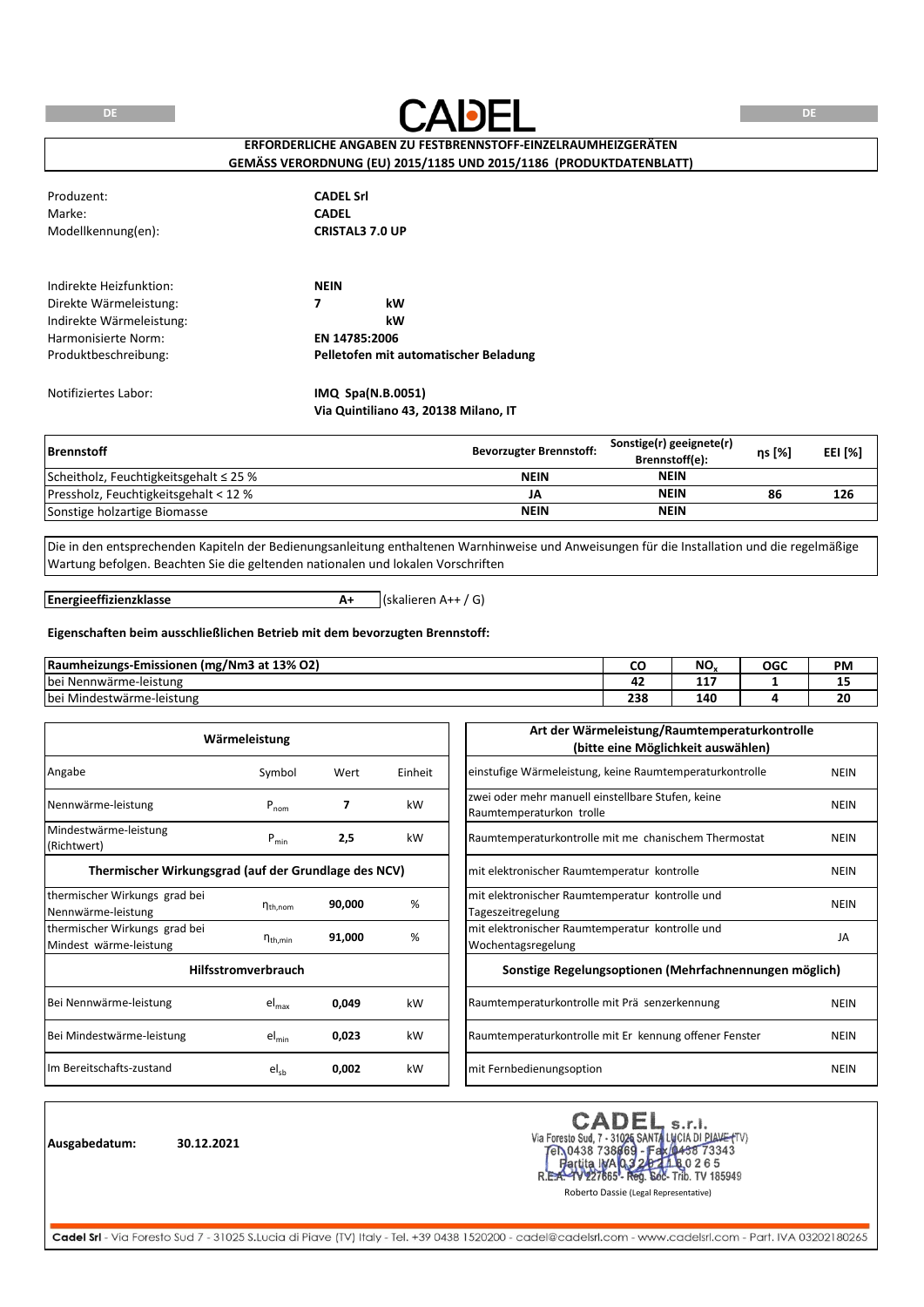

**REQUISITOS DE INFORMACIÓN QUE DEBEN CUMPLIR LOS APARATOS DE CALEFACCIÓN DE COMBUSTIBLE SÓLIDO SEGÚN REGLAMENTO (UE) 2015/1185 Y 2015/1186 (FICHA DE PRODUCTO)**

| Fabricante:<br>Marca:<br>Identificador(es) del modelo: | <b>CADEL Srl</b><br><b>CADEL</b><br><b>CRISTAL3 7.0 UP</b> |
|--------------------------------------------------------|------------------------------------------------------------|
| Funcionalidad de calefacción indirecta:                | NO.                                                        |
| Potencia calorífica directa:                           | 7<br>kW                                                    |
| Potencia calorífica indirecta:                         | kW                                                         |
| Norma de referencia:                                   | EN 14785:2006                                              |
| Descripción:                                           | Estufa de pellet con carga automática                      |
| Organismo Notificado:                                  | IMQ Spa(N.B.0051)                                          |

**Via Quintiliano 43, 20138 Milano, IT**

| <b>Combustible</b>                                  | Combustible preferido: | Otros com bustibles<br>apropiados: | ns [%] | EEI [%] |
|-----------------------------------------------------|------------------------|------------------------------------|--------|---------|
| Madera en tronco, contenido de hu medad $\leq$ 25 % | NΟ                     | NΟ                                 |        |         |
| Madera comprimida, contenido de humedad < 12 %      |                        | NΟ                                 | 86     | 126     |
| <b>Otra biomasa leñosa</b>                          | NΟ                     | NΟ                                 |        |         |

Observe las precauciones específicas de instalación, montaje y mantenimiento indicadas en el manual que acompaña al producto y las normativas nacionales y locales vigentes

**A+** (escala A++ / G) **Clase de eficiencia energética**

#### **Características al funcionar exclusivamente con el combustible preferido:**

| s resultantes de la calefacción de espacios (mg/Nm3 at 13% O2)<br><b>Emisiones</b> | ີ   | NO.      | OGC | <b>PM</b> |
|------------------------------------------------------------------------------------|-----|----------|-----|-----------|
| $\overline{\phantom{a}}$<br>la potencia calorífica nominal                         | . . | .<br>. . |     | --        |
| $\cdots$<br>la potencia calorífica mínima                                          | 238 | 40۔      |     | 20        |

|                                                              | Potencia calorífica  |        |        | Tipo de control de potencia calorífica/de temperatura interior<br>(seleccione uno) |                |
|--------------------------------------------------------------|----------------------|--------|--------|------------------------------------------------------------------------------------|----------------|
| Parámetro                                                    | Símbolo              | Valor  | Unidad | Potencia calorífica de un solo nivel, sin control de temperatura<br>linterior      | N <sub>O</sub> |
| Potencia calorífica nominal                                  | $P_{nom}$            | 7      | kW     | Dos o más niveles manuales, sin control de temperatura interior                    | NO.            |
| Potencia calorífica mínima<br>(indicativa)                   | $P_{min}$            | 2,5    | kW     | Con control de temperatura interior mediante termostato<br>mecánico                | NO.            |
| Eficiencia útil (PCN de fábrica)                             |                      |        |        | Con control electrónico de temperatura interior                                    | N <sub>O</sub> |
| Eficiencia útil a potencia calorífica<br>nominal             | $n_{\text{th}$ , nom | 90,000 | %      | Con control electrónico de tempera tura interior y temporizador<br>diario          | NO.            |
| Eficiencia útil a potencia calorífica<br>mínima (indicativa) | $n_{th,min}$         | 91,000 | %      | Con control electrónico de tempera tura interior y temporizador<br>semanal         | <b>YES</b>     |
| Consumo auxiliar de electricidad                             |                      |        |        | Otras opciones de control (pueden seleccionarse va rias)                           |                |
| A potencia calorífica nominal                                | $el_{max}$           | 0,049  | kW     | Control de temperatura interior con detección de presencia                         | NO.            |
| A potencia calorífica mínima                                 | $el_{min}$           | 0,023  | kW     | Control de temperatura interior con detección de ventanas<br>abiertas              | N <sub>O</sub> |
| En modo de espera                                            | $el_{sb}$            | 0,002  | kW     | Con opción de control a distancia                                                  | NO.            |

**Fecha de emisión: 30.12.2021**

CADEL s.r.l. Via Foresto Sud, 7 - 31026 SANTA LUCIA DI PIAME (TV)<br>Tel 0438 738869 - Fax 0438 73343 ta IWA 0.3 20 1 h 8 0 2 6 5<br>1227665 - Reg. Soc- Trib. TV 185949 artita IVA 03  $R.E$ 

Roberto Dassie (Legal Representative)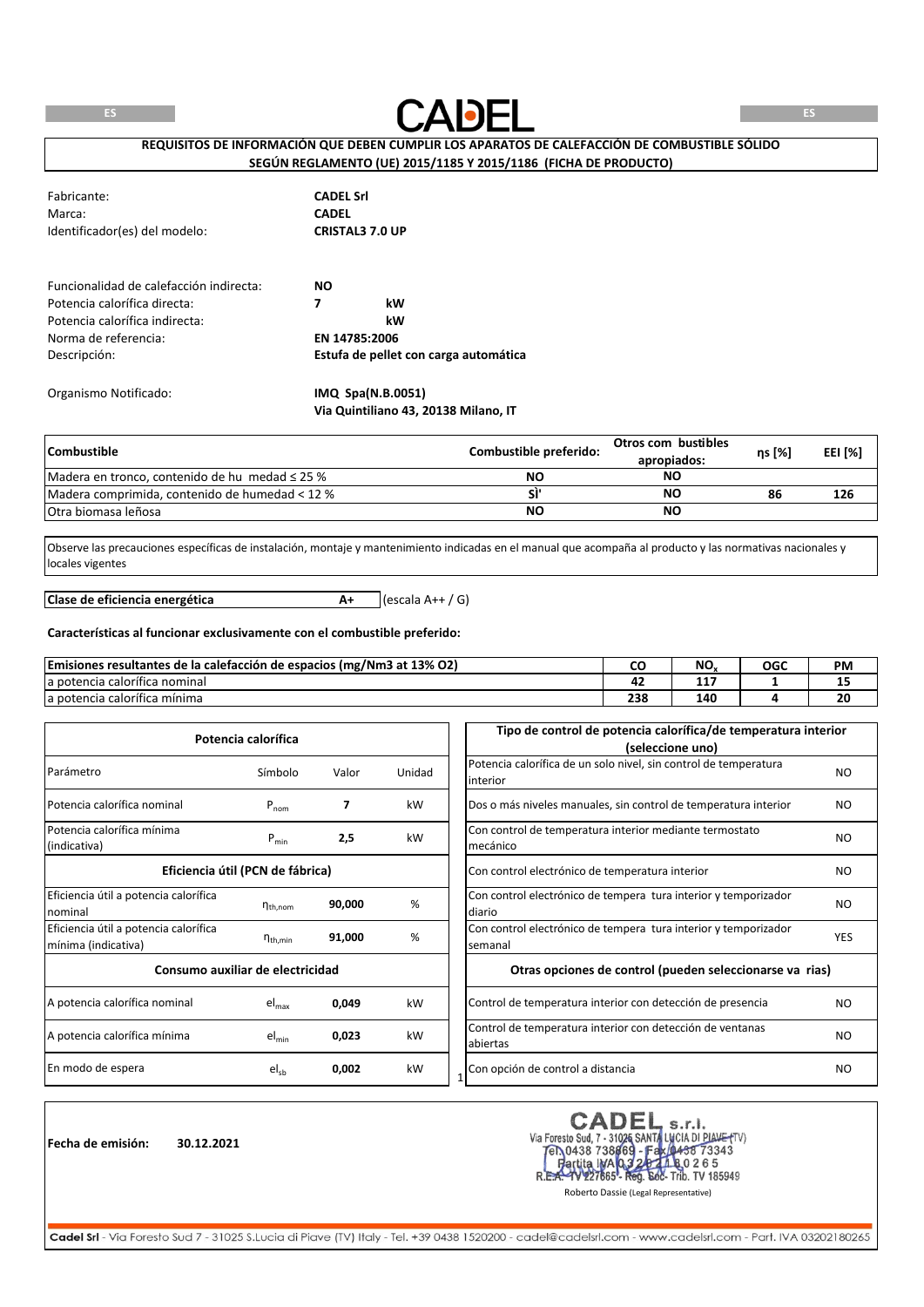

**REQUISITOS DE INFORMAÇÃO PARA AQUECEDORES DE AMBIENTE LOCAL A COMBUSTÍVEL SÓLIDO DE ACORDO COM O REGULAMENTO (UE) 2015/1185 E 2015/1186 (FICHA DE PRODUTO)**

| Produtor:                               | <b>CADEL Srl</b> |                                                  |  |
|-----------------------------------------|------------------|--------------------------------------------------|--|
| Marca:                                  | <b>CADEL</b>     |                                                  |  |
| Identificador(es) de modelo:            |                  | <b>CRISTAL3 7.0 UP</b>                           |  |
| Funcionalidade de aquecimento indireto: | NÃO              |                                                  |  |
| Potência calorífica direta:             | 7                | kW                                               |  |
| Potência calorífica indireta:           |                  | kW                                               |  |
| padrão harmonizado:                     |                  | EN 14785:2006                                    |  |
| Descrição do Produto:                   |                  | Salamandra a pellets com carregamento automático |  |
| Laboratório notificado:                 |                  | IMQ Spa(N.B.0051)                                |  |
|                                         |                  | Via Quintiliano 43, 20138 Milano, IT             |  |

| <b>Combustivel</b>                        | Combustível   | Outro(s)combustível(ei | ns [%] |                |
|-------------------------------------------|---------------|------------------------|--------|----------------|
|                                           | preferencial: | s) adequado(s):        |        | <b>EEI [%]</b> |
| Toros, teor de humidade $\leq$ 25 %       | NÃO           | NÃO                    |        |                |
| Madeira prensada, teor de humidade < 12 % | <b>SIM</b>    | <b>NÃO</b>             | 86     | 126            |
| <b>Outra biomassa lenhosa</b>             | <b>NÃO</b>    | <b>NÃO</b>             |        |                |

Observe as precauções específicas de instalação, montagem e manutenção indicadas no manual que acompanha o produto e as regulamentações nacionais e locais em vigor

**A+** (escala A++ / G) **Classe de eficiência energética**

#### **Características quando em funcionamento apenas com o combustível preferencial:**

| <b>Emissões resultantes</b><br>o aquecimento ambiente (mg/Nm3 at 13% O2)<br>d٥ |            | NO.      | OGC | <b>PM</b> |
|--------------------------------------------------------------------------------|------------|----------|-----|-----------|
| $\overline{\phantom{a}}$<br>là potência calorífica nominal                     | . .        | .<br>. . |     | --        |
| $\overline{\phantom{a}}$<br>la potencia calorífica mínima                      | າວເ<br>25F | 40۔      |     | 20        |

| Potência calorífica                   |                                |        |         | Tipo de potência calorífica/comando da temperatura interior     |            |  |  |
|---------------------------------------|--------------------------------|--------|---------|-----------------------------------------------------------------|------------|--|--|
|                                       |                                |        |         | (selecionar uma opção)                                          |            |  |  |
| Elemento                              |                                |        |         | Potência calorífica numa fase única, sem comando da temperatura |            |  |  |
|                                       | Símbolo                        | Valor  | Unidade | interior                                                        | NO.        |  |  |
| Potência calorífica nominal           |                                | 7      | kW      | Em duas ou mais fases manuais, sem comando da temperatura       | NO.        |  |  |
|                                       | $P_{nom}$                      |        |         | interior                                                        |            |  |  |
| Potência calorífica mínima            |                                |        | kW      | Com comando da temperatura inte rior por termóstato mecânico    | NO.        |  |  |
| (indicativa)                          | $P_{min}$                      | 2,5    |         |                                                                 |            |  |  |
|                                       | Eficiência útil (PCI recebido) |        |         | Com comando eletrónico da temperatura interior                  | NO.        |  |  |
|                                       |                                |        |         |                                                                 |            |  |  |
| Eficiência útil à potência calorífica |                                | 90,000 | %       | Com comando eletrónico da temperatura interior e temporizador   | NO.        |  |  |
| nominal                               | $n_{th,nom}$                   |        |         | diário                                                          |            |  |  |
| Eficiência útil à potência calorífica |                                | 91,000 | %       | Com comando eletrónico da temperatura interior e temporizador   | <b>YES</b> |  |  |
| mínima (indicativa)                   | $\eta_{\text{th,min}}$         |        |         | semanal                                                         |            |  |  |
| Consumo de eletricidade auxiliar      |                                |        |         | Outras opções de comando (seleção múltipla possível)            |            |  |  |
| À potência calorífica nominal         | el <sub>max</sub>              | 0,049  | kW      | Comando da temperatura interior, com deteção de presença        | NO.        |  |  |
| À potência calorífica mínima          | $el_{min}$                     | 0,023  | kW      | Comando da temperatura interior, com deteção de janelas abertas | <b>NO</b>  |  |  |
| Em estado de vigília                  | $el_{sb}$                      | 0,002  | kW      | Com opção de comando à distância                                | NO.        |  |  |

**Data de emissão: 30.12.2021**

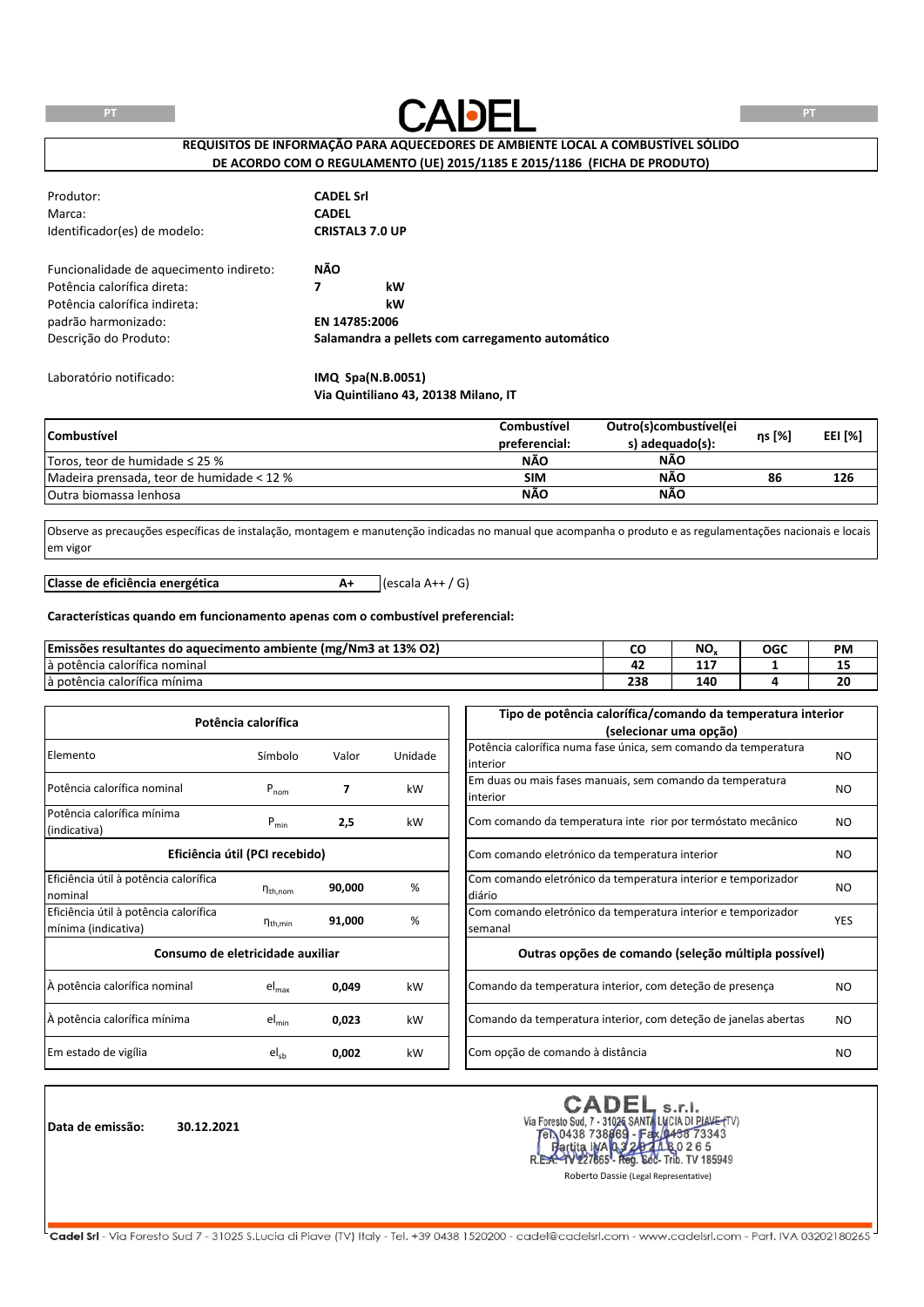**PL**



**PL**

| WYMOGI W ZAKRESIE INFORMACJI DOTYCZACE MIEJSCOWYCH OGRZEWACZY POMIESZCZEŃ NA PALIWA STAŁE ZGODNIE Z ROZPORZADZENIEM (UE) 2015/1185 I |
|--------------------------------------------------------------------------------------------------------------------------------------|
| 2015/1186 (KARTA PRODUKTU)                                                                                                           |

| Producent:                      | <b>CADEL Srl</b>                           |
|---------------------------------|--------------------------------------------|
| Marka:                          | <b>CADEL</b>                               |
| Identyfikator(-y) modelu:       | <b>CRISTAL3 7.0 UP</b>                     |
| Funkcja ogrzewania pośredniego: | <b>NIE</b>                                 |
|                                 |                                            |
| Bezpośrednia moc cieplna:       | 7<br>kW                                    |
| Pośrednia moc cieplna:          | kW                                         |
| Norma zharmonizowana:           | EN 14785:2006                              |
| Opis produktu:                  | Piec na pellet z automatycznym załadunkiem |
| Laboratorium notyfikowane:      | IMQ Spa(N.B.0051)                          |
|                                 | Via Quintiliano 43, 20138 Milano, IT       |

| Paliwo                                  | Paliwo zalecane: | Inne odpowiednie<br>paliwo(-a): | ηs [%] | EEI [%] |
|-----------------------------------------|------------------|---------------------------------|--------|---------|
| Polana drewna o wilgotności $\leq$ 25 % | NIE              | <b>NIE</b>                      |        |         |
| Drewno prasowane o wilgotności < 12 %   | ΤΑΚ              | NIE                             | 86     | 126     |
| Ilnna biomasa drzewna                   | NIE              | <b>NIE</b>                      |        |         |

Należy przestrzegać ostrzeżeń i wskazówek dotyczących instalacji oraz okresowej konserwacji podanych w odpowiednich rozdziałach w instrukcji obsługi. Przestrzegaj obowiązujących przepisów krajowych i lokalnych

**A+** (skala A++ / G)

**Klasa efektywności energetyczne**

# **Charakterystyka w wypadku eksploatacji przy użyciu wyłącznie paliwa zalecanego:**

| Emisje<br>`z miejscowych ogrzewaczy pomieszczeń (mg/Nm3 at 13% O2) | ◡           | NO.     | OGC | <b>PM</b> |
|--------------------------------------------------------------------|-------------|---------|-----|-----------|
| v nominalnej mocy ciepl<br>przy<br>ne                              | . .         | --<br>. |     | --        |
| nei<br>Jprzy minimalnej mocy ciepl                                 | 330<br>-436 | 140     |     | 20        |

|                                                         | Moc cieplna            |            |           | Rodzaj mocy cieplnej/regulacja temperatury w pomieszczeniu      |            |
|---------------------------------------------------------|------------------------|------------|-----------|-----------------------------------------------------------------|------------|
|                                                         |                        |            |           | (należy wybrać jedną opcję)                                     |            |
| Parametr                                                | Oznaczenie             | Oznaczenie | Jednostka | ednostopniowa moc cieplna bez re gulacji temperatury w          | <b>NIE</b> |
|                                                         |                        |            |           | pomieszczeniu                                                   |            |
| Nominalna moc cieplna                                   | $P_{nom}$              | 7          | kW        | co najmniej dwa ręczne stopnie bez regulacji temperatury w      | <b>NIE</b> |
|                                                         |                        |            |           | pomieszczeniu                                                   |            |
| Minimalna moc cieplna (orientacyjna)                    |                        |            |           | mechaniczna regulacja temperatury                               |            |
|                                                         | $P_{min}$              | 2,5        | kW        | w pomieszczeniu za pomocą termostatu                            | <b>NIE</b> |
| Sprawność użytkowa (wartość opałowa w stanie ro boczym) |                        |            |           | elektroniczna regulacja temperatury w pomieszczeniu             | <b>NIE</b> |
| Sprawność użytkowa przy nominalnej                      |                        |            |           | elektroniczna regulacja temperatury w pomieszczeniu i sterownik | <b>NIE</b> |
| mocy cieplnej                                           | $n_{\text{th}$ , nom   | 90,000     | %         | dobowy                                                          |            |
| Sprawność użytkowa przy minimalnej                      |                        | 91,000     | %         | elektroniczna regulacja temperatury w pomieszczeniu i sterownik | <b>TAK</b> |
| mocy cieplnej                                           | $\eta_{\text{th,min}}$ |            |           | tygodniowy                                                      |            |
| Zużycie energii elektrycznej na potrzeby własne         |                        |            |           | Inne opcje regulacji (można wybrać kilka)                       |            |
| Przy nominalnej mocy cieplnej                           | $el_{max}$             | 0,049      | kW        | regulacja temperatury w pomie szczeniu z wykrywaniem obecnoś    | <b>NIE</b> |
| rzy minimalnej mocy cieplnej                            | $el_{min}$             | 0,023      | kW        | egulacja temperatury w pomieszczeniu z wykrywaniem otwartego    | <b>NIE</b> |
|                                                         |                        |            |           | okna                                                            |            |
| W trybie czuwania                                       | $el_{sb}$              | 0,002      | kW        | opcja regulacji na odległość                                    | <b>NIE</b> |

**Data wydania: 30.12.2021**

CADEL S.r.I.<br>Via Foresto Sud, 7 - 31026 SANTA LUCIA DI PIAVE (TV)<br>FR.0438 738669 - Fax (0438 73343<br>R.E.G. W227665 - Reg. 602- Trib. TV 185949<br>R.E.G. W227665 - Reg. 602- Trib. TV 185949<br>Roberto Dassie (Legal Representative)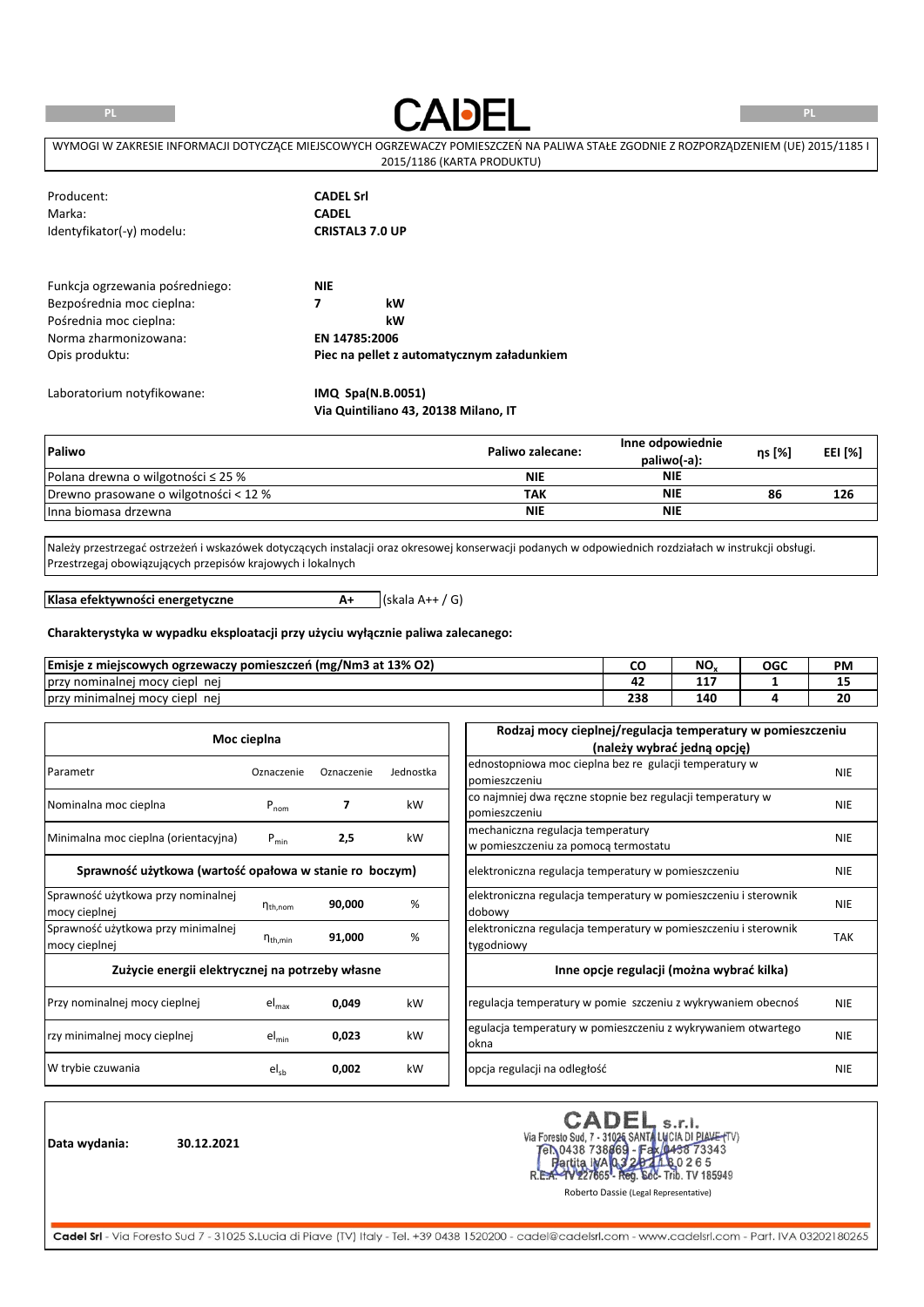

# **ΠΛΗΡΟΦΟΡΙΕΣ ΓΙΑ ΤΟΠΙΚΕΣ ΣΥΣΚΕΥΕΣ ΘΕΡΜΑΝΣΗΣ ΠΕΡΙΒΑΛΛΟΝΤΟΣ ΣΤΕΡΕΩΝ ΚΑΥΣΙΜΩΝ**

### **(ΕΕ) 2015/1185 - (ΕΕ) 2015/1186 (ΔΕΛΤΊΟ ΠΡΟΪΌΝΤΟΣ)**

| Παραγωγός:<br>Μάρκα:<br>Αναγνωριστικό μοντέλου: | <b>CADEL Srl</b><br><b>CADEL</b><br><b>CRISTAL3 7.0 UP</b> |
|-------------------------------------------------|------------------------------------------------------------|
| Λειτουργία έμμεσης θέρμανσης:                   | ΌΧΙ                                                        |
| Άμεση θερμική ισχύς:                            | kW<br>7                                                    |
| Έμμεση θερμική ισχύς:                           | kW                                                         |
| Εναρμονισμένο πρότυπο:                          | EN 14785:2006                                              |
| Περιγραφή:                                      | Σόμπα πέλλετ με αυτόματη φόρτωση                           |
| Κοινοποιημένος οργανισμός:                      | IMQ Spa(N.B.0051)                                          |

**Via Quintiliano 43, 20138 Milano, IT**

| Προτιμώμεν                          | Προτιμώμενο καύσιμο | Άλλο κατάλληλο<br>καύσιμο: | ηs [%] | EEI [%] |
|-------------------------------------|---------------------|----------------------------|--------|---------|
| Κορμοτεμάχια με υγρασία $\leq 25\%$ | ΌΧΙ                 | ΌΧΙ                        |        |         |
| Συμπιεσμένο ξύλο με υγρασία < 12 %  | ΌΧΙ                 | ΌΧΙ                        | 86     | 126     |
| Άλλη ξυλώδης βιομάζα                | ΌΧΙ                 | ΌΧΙ                        |        |         |

Τηρείστε τις συγκεκριμένες προφυλάξεις για την εγκατάσταση, τη συναρμολόγηση, τη χρήση και τη συντήρηση που υποδεικνύονται στο εγχειρίδιο και στους ισχύοντες εθνικούς και τοπικούς κανονισμούςi

**Κατηγορία ενεργειακής απόδοσης**

**A+** (κλίμακα A++/G)

#### **Χαρακτηριστικά κατά τη λειτουργία αποκλειστικά με το προτιμώμενο καύσιμο:**

| Εκπομπές<br>mg/Nm3 at 13% O2) (mg<br>ς εποχιακής θέρμανσης χώρου ∤<br>. . |            | NO.       | OGC | <b>PM</b> |
|---------------------------------------------------------------------------|------------|-----------|-----|-----------|
| <sup>,</sup> ονομαστική<br>1 ισχυ<br>ή θερμική<br>στην                    | --         | - -<br>-- |     | --        |
| ι θερμική ισχύ<br> στην ελάχιστη                                          | 330<br>236 | 140       |     | 20        |

|                                                            | Θερμική ισχύς       |                    |        | Είδος θερμικής ισχύος/ρυθμιστή θερμοκρασίας δωματίου                             |            |
|------------------------------------------------------------|---------------------|--------------------|--------|----------------------------------------------------------------------------------|------------|
|                                                            |                     |                    |        | (να επιλεχθεί μια δυνατότητα)                                                    |            |
| Χαρακτηριστικό                                             | Σύμβολο             | Αριθμητική<br>τιμή | Μονάδα | μονοβάθμια θερμική ισχύς χωρίς ρυθμιστή θερμοκρασίας<br>δωματίου                 | <b>OXI</b> |
| Ονομαστική θερμική ισχύς                                   | $P_{nom}$           |                    | kW     | δύο ή περισσότερες χειροκίνητες βαθμίδες χωρίς ρυθμιστή<br>θερμοκρασίας δωματίου | <b>OXI</b> |
| Ελάχιστη θερμική ισχύς (ενδεικτική)                        | $P_{min}$           | 2,5                | kW     | με μηχανικό θερμοστατικό ρυθμιστή θερμοκρασίας δωματίου                          | <b>OXI</b> |
| Ωφέλιμη απόδοση (NCV όπως μετρήθηκε)                       |                     |                    |        | με ηλεκτρονικό θερμοστατικό ρυθμιστή θερμοκρασίας δωματίου                       | <b>OXI</b> |
| Ωφέλιμη απόδοση στην ονομαστική<br>θερμική ισχύ            | $n_{th,nom}$        | 90,000             | %      | με ηλεκτρονικό ρυθμιστή θερμοκρασίας δωματίου και<br>χρονοδιακόπτη ημέρας        | <b>OXI</b> |
| Ωφέλιμη απόδοση στην ελάχιστη<br>θερμική ισχύ (ενδεικτική) | $n_{\text{th,min}}$ | 91,000             | %      | με ηλεκτρονικό ρυθμιστή θερμοκρασίας δωματίου και<br>χρονοδιακόπτη εβδομάδας     | <b>NAI</b> |
| Βοηθητική κατανάλωση ηλεκτρικής ενέργειας                  |                     |                    |        | Άλλες δυνατότητες ρύθμισης (επιτρέπονται πολλές επιλογές)                        |            |
| στην ονομαστική θερμική ισχύ                               | $el_{max}$          | 0,049              | kW     | ρυθμιστής θερμοκρασίας δωματίου με ανιχνευτή παρουσίας                           | <b>NAI</b> |
| στην ελάχιστη θερμική ισχύ                                 | $el_{min}$          | 0,023              | kW     | ρυθμιστής θερμοκρασίας δωματίου με ανιχνευτή ανοιχτού<br>παραθύρου               | <b>NAI</b> |
| Σε κατάσταση αναμονής                                      | $el_{sb}$           | 0,002              | kW     | με δυνατότητα ρύθμισης εξ αποστάσεως                                             | <b>OXI</b> |

**Ημερομηνία κυκλοφορίας: 30.12.2021**

CADEL S.r.I.<br>Via Foresto Sud, 7 - 31026 SANTA LUCIA DI PIAVE (TV)<br>FR.0438 738669 - Fax (0438 73343<br>R.E.A.- 1V227665 - Reg. 602- Trib. TV 185949<br>Roberto Dassie (Legal Representative) **CADEL**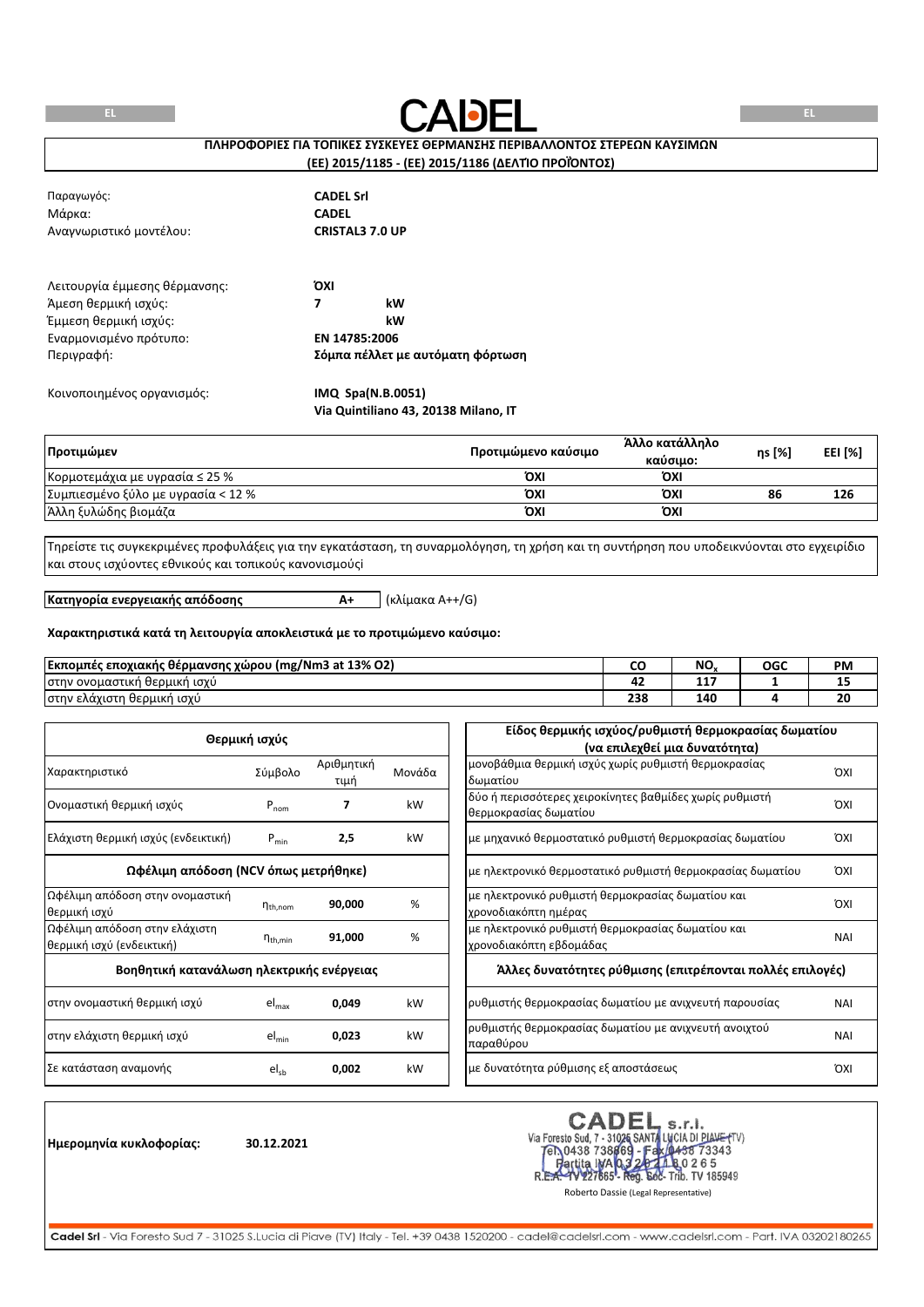**CADEL** 

# **INFORMATIONER OM LOKALE RUMVARMERE, DER OPVARMER MED FAST BRÆNDSTOF (EU) 2015/1185 - (EU) 2015/1186 (DATABLAD)**

| Fabrikant:<br>Varemærke:<br>Betegnelse af model:                                                                 | <b>CADEL Srl</b><br><b>CADEL</b><br><b>CRISTAL3 7.0 UP</b>                      |
|------------------------------------------------------------------------------------------------------------------|---------------------------------------------------------------------------------|
| Indirekte varmefunktion:<br>Direkte varmeydelse:<br>Indirekte varmeydelse:<br>Referencestandard:<br>Beskrivelse: | <b>NEJ</b><br>7<br>kW<br>kW<br>EN 14785:2006<br>Pilleovn med automatisk ladning |
| Notificeret organ:                                                                                               | IMQ Spa(N.B.0051)                                                               |

| <b>Brændsel</b>                    |            | Foretrukket brændsel Andet egnet brændsel | ns [%] | EEI [%] |
|------------------------------------|------------|-------------------------------------------|--------|---------|
| Brænde med vandindhold $\leq$ 25 % | <b>NEJ</b> | NE.                                       |        |         |
| Presset træ med vandindhold < 12 % | <b>NEJ</b> | NE.                                       | 86     | 126     |
| Anden træbiomasse                  | <b>NEJ</b> | <b>NEJ</b>                                |        |         |

Overhold de specielle forholdsregler ved installeringen, monteringen, brug og vedligeholdelse, der er indeholdt i manualen samt de nationale og lokale gældende regler

**Energieffektivitetsklasse**

**A+** (skala A++/G)

**Via Quintiliano 43, 20138 Milano, IT**

#### **Egenskaber, når kun det foretrukne brændsel anvendes:**

| (mg/Nm3 at 13% O2)<br><b>Emissioner ved</b><br>J lokal rumopvarmning<br> |            | <b>N<sub>C</sub></b><br>טיו | OGC | <b>PM</b> |
|--------------------------------------------------------------------------|------------|-----------------------------|-----|-----------|
| l varmevdelse<br>Tved nominel                                            |            | ---<br>.                    |     | --        |
| ved mindste varmeydelse                                                  | 330<br>250 | 140                         |     | ZU        |

| Varmeydelse                                           |                                |        |       |
|-------------------------------------------------------|--------------------------------|--------|-------|
| Element                                               | Symbol                         | Værdi  | Enhed |
| Nominel varmeydelse                                   | $P_{nom}$                      | 7      | kW    |
| Mindste varmeydelse (vejledende)                      | $P_{min}$                      | 2,5    | kW    |
|                                                       | Virkningsgrad (baseret på NCV) |        |       |
| Virkningsgrad ved nominel<br>varmeydelse              | $n_{\text{th}$ , nom           | 90,000 | %     |
| Virkningsgrad ved mindste<br>varmeydelse (vejledende) | $\eta_{\text{th,min}}$         | 91,000 | %     |
|                                                       | Supplerende elforbrug          |        |       |
| Ved nominel varmeydelse                               | $el_{max}$                     | 0,049  | kW    |
| Ved mindste varmeydelse                               | $el_{min}$                     | 0,023  | kW    |
| I standbytilstand                                     | $el_{sb}$                      | 0,002  | kW    |

**Markedsføringsdato: 30.12.2021**

CADEL S.r.I.<br>Via Foresto Sud, 7 - 31026 SANTA LUCIA DI PIAVE (TV)<br>FR.0438 738669 - Fax (0438 73343<br>R.E.A.- 1V227665 - Reg. 602- Trib. TV 185949<br>Roberto Dassie (Legal Representative)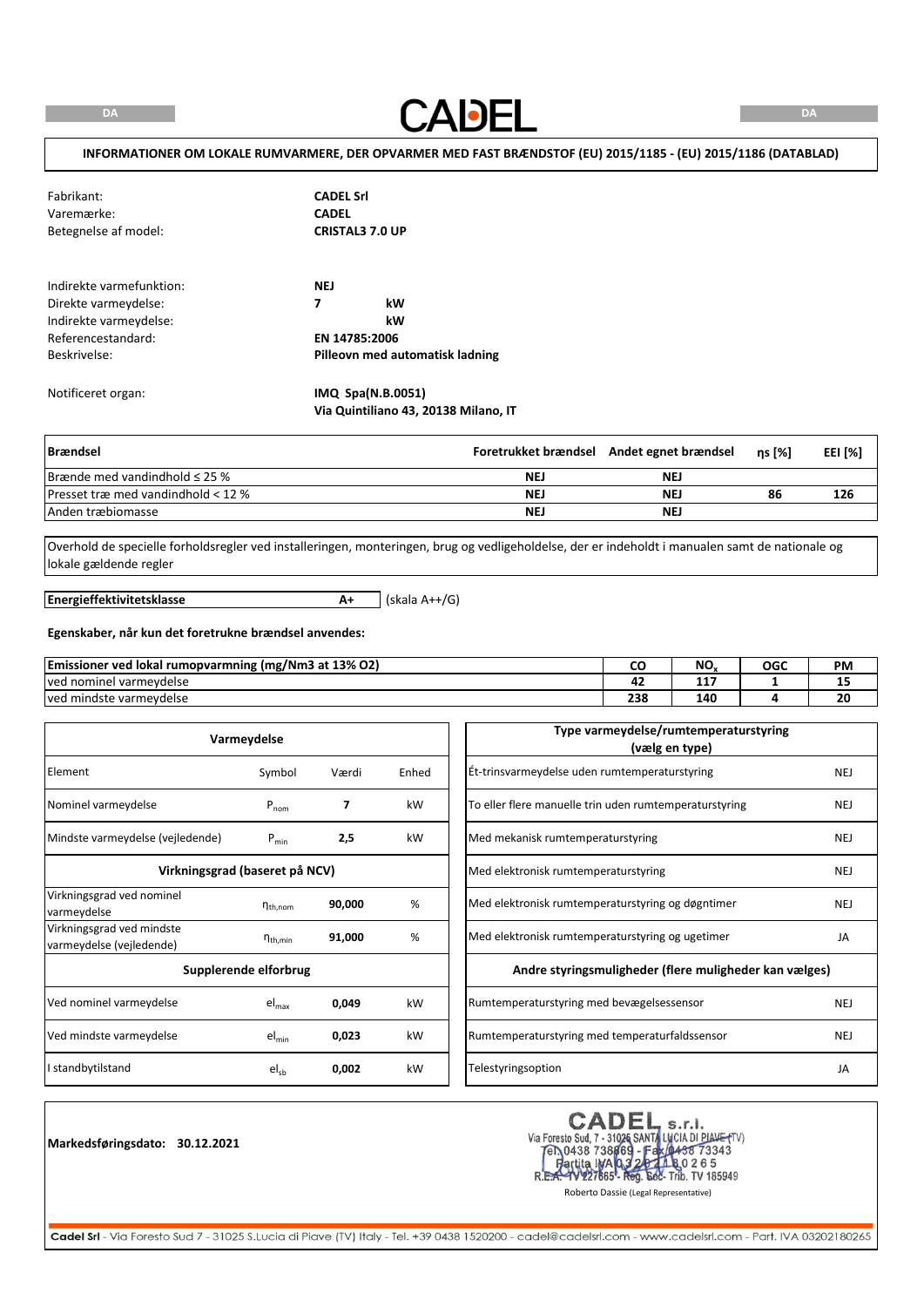**HR**



### **PODACI POTREBNI ZA UREĐAJE ZA LOKALNO GRIJANJE PROSTORA NA KRUTO GORIVO (EU) 2015/1185 E 2015/1186**

#### **(INFORMACIJSKI LIST)**

| Proizvođač:<br>Zaštitni znak:<br>Identifikacijska oznaka modela:                                              | <b>CADEL Srl</b><br><b>CADEL</b><br><b>CRISTAL3 7.0 UP</b>                                         |
|---------------------------------------------------------------------------------------------------------------|----------------------------------------------------------------------------------------------------|
| Funkcija posrednog grijanja:<br>Izravna toplinska snaga:<br>Neizravna toplinska snaga:<br>Prijavljeno tijelo: | <b>NE</b><br>kW<br>7<br>kW<br>EN 14785:2006                                                        |
| Opis:<br>Prijavljeno tijelo:                                                                                  | Peć na pelete s automatskim punjenjem<br>IMQ Spa(N.B.0051)<br>Via Quintiliano 43, 20138 Milano, IT |

| <b>Gorivo</b>                             | Preferirano gorivo | Druga pogodna goriva: | ns [%] | <b>EEI [%]</b> |
|-------------------------------------------|--------------------|-----------------------|--------|----------------|
| Drveni trupci s udjelom vlage $\leq$ 25 % | <b>NE</b>          | ΝE                    |        |                |
| Komprimirano drvo s udjelom vlage < 12 %  | <b>NE</b>          | NE                    | 86     | 126            |
| lOstala drvna biomasa                     | <b>NE</b>          | ΝE                    |        |                |

Poštujte posebne mjere opreza za ugradnju, montažu, uporabu i održavanje navedene u priručniku i važeće nacionalne i lokalne propise

**Razred energetske učinkovitosti**

**A+** (ljestvica A++/G)

# **Značajke pri radu samo s preferiranim gorivom:**

| Emisije grijanja prostora<br>mg/Nm3 at 13% O2) ا | ີ          | NO. | OGC | <b>PM</b> |
|--------------------------------------------------|------------|-----|-----|-----------|
| <br>i toplinskoj snazi<br>lpri nazivnoj          |            | .   |     | --        |
| Tpri minimalnoi toplinskoi snazi                 | 330<br>25F | 140 |     | 20        |

|                                                | Toplinska snaga |            |          | Vrsta toplinske snage/regulacija sobne temperature<br>(odabrati jednu)    |           |
|------------------------------------------------|-----------------|------------|----------|---------------------------------------------------------------------------|-----------|
| Stavka                                         | Simbol          | Vrijednost | Jedinica | jednostupanjska predaja topline, bez regulacije sobne temperature         | <b>NE</b> |
| nazivna toplinska snaga                        | $P_{nom}$       | 7          | kW       | dva ručna stupnja ili više njih, bez regulacije sobne temperature         | <b>NE</b> |
| minimalna toplinska snaga<br>(referentna)      | $P_{min}$       | 2,5        | kW       | s regulacijom sobne temperature mehaničkim termostatom                    | <b>NE</b> |
| Iskoristivost (na temelju NKV-a)               |                 |            |          | s elektroničkom regulacijom sobne temperature                             | <b>NE</b> |
| iskoristivost pri nazivnoj toplinskoj<br>snazi | $n_{th,nom}$    | 90,000     | %        | s elektroničkom regulacijom sobne temperature i dnevnim<br>uklopnim satom | <b>NE</b> |
| iskoristivost pri nazivnoj toplinskoj<br>snazi | $n_{th,min}$    | 91,000     | %        | s elektroničkom regulacijom sobne temperature i tjednim<br>uklopnim satom | DA        |
| Potrošnja pomoćne električne energije          |                 |            |          | Druge mogućnosti regulacije (moguć odabir više opcija)                    |           |
| pri nazivnoj toplinskoj snazi                  | $el_{max}$      | 0,049      | kW       | regulacija sobne temperature s prepoznavanjem prisutnosti                 | <b>NE</b> |
| pri minimalnoj toplinskoj snazi                | $el_{min}$      | 0,023      | kW       | regulacija sobne temperature s prepoznavanjem otvorenog<br>prozora        | <b>NE</b> |
| u stanju pripravnosti                          | $el_{ch}$       | 0,002      | kW       | s mogućnošću regulacije na daljinu                                        | DA        |

**Datum izdavanja: 30.12.2021**

CADEL S.r.I.<br>Via Foresto Sud, 7 - 31026 SANTA LUCIA DI PIAVE (TV)<br>FR.0438 738669 - Fax (0438 73343<br>R.E.A.- 1V227665 - Reg. 602- Trib. TV 185949<br>Roberto Dassie (Legal Representative) CADEL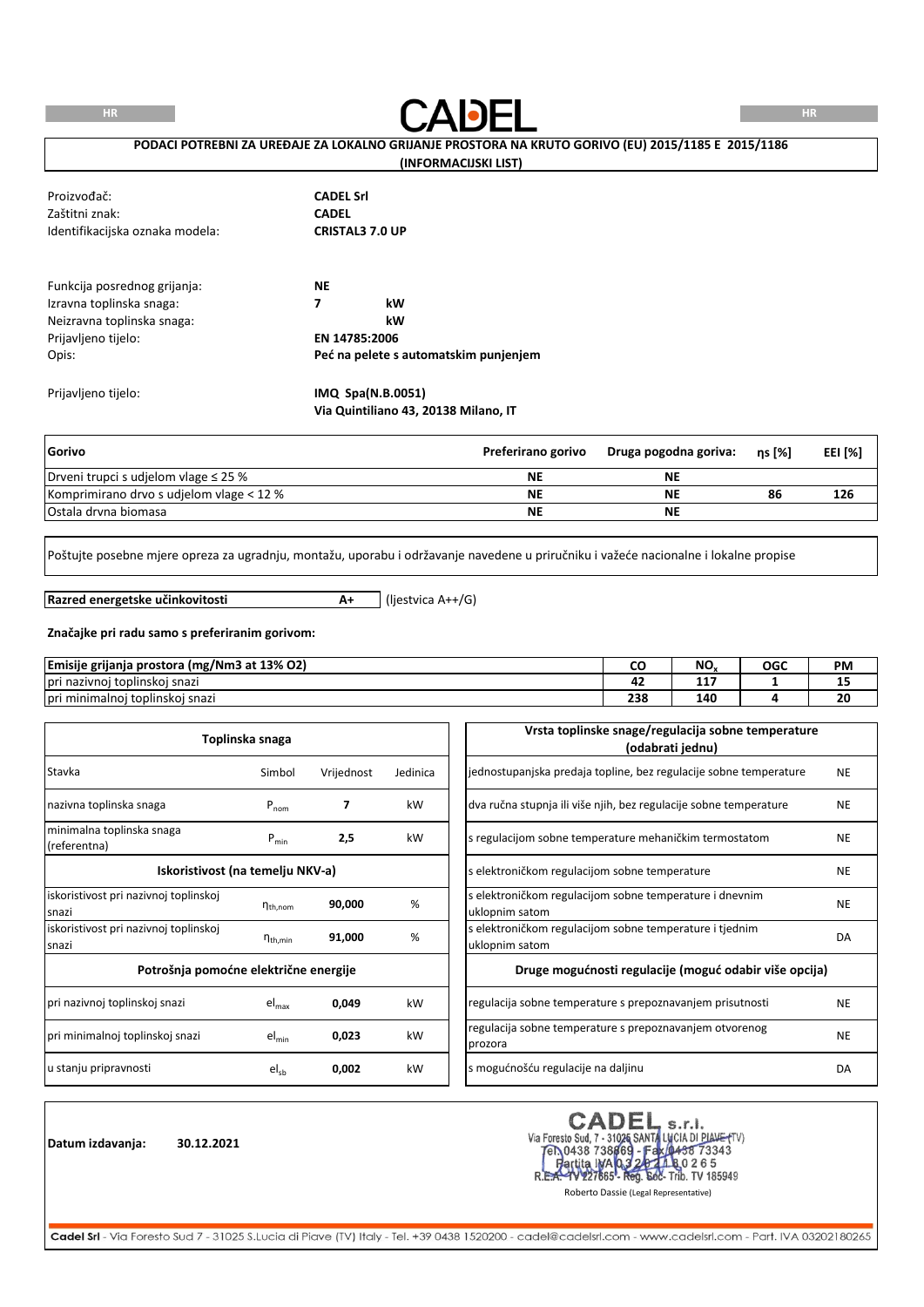**CADEL** 

### **INFORMACIJE ZA APARATE ZA OGREVANJE PROSTORA NA TRDO GORIVO (EU) 2015/1185 - (EU) 2015/1186 (PODATKOVNA KARTICA)**

| Proizvajalec:<br>Znamka:<br>Identifikacija modela: | <b>CADEL Srl</b><br><b>CADEL</b><br><b>CRISTAL3 7.0 UP</b> |
|----------------------------------------------------|------------------------------------------------------------|
| Posredno ogrevanje:                                | <b>NE</b>                                                  |
| Neposredna izhodna toplotna moč:                   | kW<br>7                                                    |
| Posredna izhodna toplotna moč:                     | kW                                                         |
| Referenčni standard:                               | EN 14785:2006                                              |
| Opis:                                              | Peč na pelete z avtomatskim polnjenjem                     |
| Priglašeni organ:                                  | IMQ Spa(N.B.0051)                                          |

| Gorivo                                 | Osnovno gorivo | Druga primerna goriva | $ns$ [%] | EEI [%] |
|----------------------------------------|----------------|-----------------------|----------|---------|
| Polena z vsebnostjo vlage $\leq$ 25 %  | <b>NE</b>      | NE                    |          |         |
| Stisnien les z vsebnostjo vlage < 12 % | <b>NE</b>      | NE                    | 86       | 126     |
| Druga lesna biomasa                    | <b>NE</b>      | <b>NE</b>             |          |         |

Upoštevajte specifične previdnostne ukrepe za namestitev, sestavljanje, uporabo in vzdrževanje, navedene v navodilih ter lokalne in nacionalne veljavne predpise

**Razred energijske učinkovitosti**

**A+** (lestvica A++/G)

**Via Quintiliano 43, 20138 Milano, IT**

# **Značilnosti pri delovanju samo z osnovnim gorivom:**

| <b>Emisije pri</b><br><b>Tri ogrevanju prostorov (mg/Nm3 at 13% O2)</b>        |            | <b>N<sub>C</sub></b><br>IV. | OGC | <b>PM</b>                      |
|--------------------------------------------------------------------------------|------------|-----------------------------|-----|--------------------------------|
| $\mathbf{v}$<br>$\cdot$ $\cdot$<br>i izhodni toplotni moči<br>nazivni »<br>pri |            | $-1$<br><b>AA</b>           |     | --                             |
| $\mathbf{v}$ .<br>.<br>moči<br>Tori minimalni izhodni toplotni                 | າາດ<br>250 | 140                         |     | $\overline{\phantom{a}}$<br>zu |

|                                                             | Izhodna toplotna moč |          |       | Način uravnavanja izhodne toplotne moči/temperature v prostoru<br>(izberite eno možnost)        |           |
|-------------------------------------------------------------|----------------------|----------|-------|-------------------------------------------------------------------------------------------------|-----------|
| Postavka                                                    | Simbol               | Vrednost | Enota | Z enostopenjskim uravnavanjem izhodne toplotne moči, brez<br>uravnavanja temperature v prostoru | <b>NE</b> |
| Nazivna izhodna toplotna moč                                | $P_{nom}$            | 7        | kW    | Z dvema ali več ročno nastavljivimi stopnjami, brez uravnavanja<br>temperature v prostoru       | <b>NE</b> |
| Minimalna izhodna toplotna moč<br>(okvirno)                 | $P_{min}$            | 2,5      | kW    | Z uravnavanjem temperature v prostoru z mehanskim<br>termostatom                                | <b>NE</b> |
| Izkoristek (NCV, kakor je prejeta)                          |                      |          |       | Z elektronskim uravnavanjem temperature v prostoru                                              | <b>NE</b> |
| Izkoristek pri nazivni izhodni toplotni<br>moči             | $n_{th,nom}$         | 90,000   | %     | Z elektronskim uravnavanjem temperature v prostoru z dnevnim<br>časovnikom                      | <b>NE</b> |
| Izkoristek pri minimalni izhodni<br>toplotni moči (okvirno) | $n_{th,min}$         | 91,000   | %     | Z elektronskim uravnavanjem temperature v prostoru s tedenskim<br>časovnikom                    | DA        |
| Dodatna potreba po električni moči                          |                      |          |       | Druge možnosti uravnavanja (izberete lahko več možnosti)                                        |           |
| Pri nazivni izhodni toplotni moči                           | $el_{\text{max}}$    | 0,049    | kW    | Z uravnavanjem temperature v prostoru z zaznavanjem prisotnosti                                 | <b>NE</b> |
| Pri minimalni izhodni toplotni moči                         | $el_{min}$           | 0,023    | kW    | Z uravnavanjem temperature v prostoru z zaznavanjem odprtega<br>okna                            | <b>NE</b> |
| V stanju pripravljenosti                                    | $el_{sb}$            | 0,002    | kW    | Z možnostjo uravnavanja na daljavo                                                              | DA        |

**Datum izdaje: 30.12.2021**

CADEL S.r.I.<br>Via Foresto Sud, 7 - 31026 SANTA LUCIA DI PIAVE (TV)<br>FR.0438 738669 - Fax (0438 73343<br>R.E.A.- 1V227665 - Reg. 602- Trib. TV 185949<br>Roberto Dassie (Legal Representative) **CADEL**